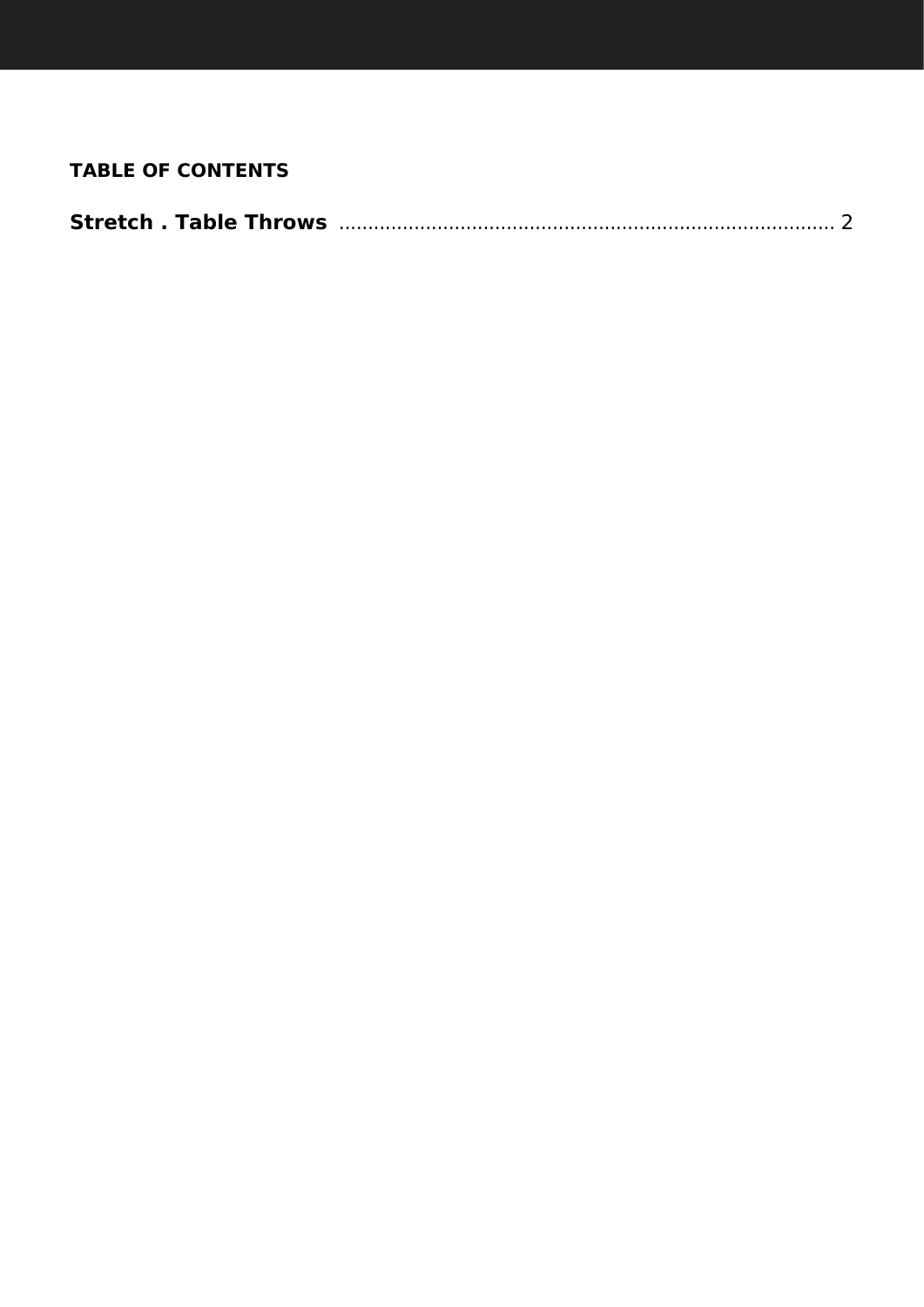<span id="page-1-1"></span><span id="page-1-0"></span>

# **STRETCH . TABLE THROWS**

# **Free Shipping On All Products**

#### **STRETCH TABLE THROW . 4FT . 3 SIDED**

#### **Turnaround:**

• Standard 2 Business Days Turnaround

#### **Features:**

- **Display Dimension:** 48"W x 29"H x 30"D
- **Graphic Dimensions:** 48"W x 29.5"H
- **Graphic Material:** Multi Stretch
- **Graphic Finishing Dye:** Sub Printing
- **Display Construction:** Edges Sewn
- **Compatible Table Size:** 4ft Table: 48"W x 29"H x 30"D
- **Shipping Weight:** 2 lbs
- **Shipping Dimensions:** 16" H x 12" W x 6"D

**SKU:** 5817-1



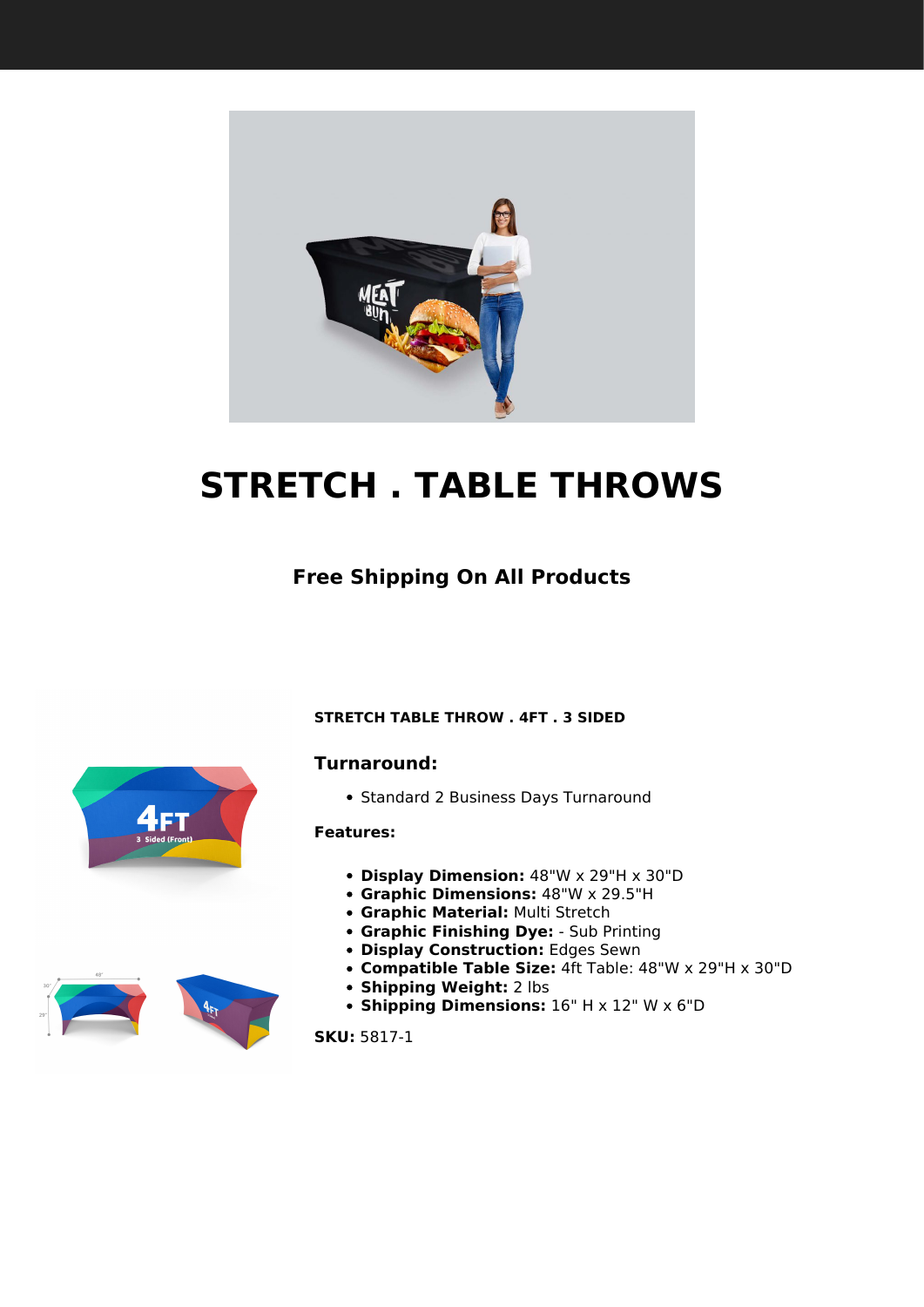## **STRETCH TABLE THROW . 4FT . 4 SIDED**

<span id="page-2-0"></span>

## **Turnaround:**

• Standard 2 Business Days Turnaround

### **Display Dimension**

48" W x 29" H x 30" D

#### **Graphic Dimensions**

48" W x 29' H

# **Graphic Material**

Multi Stretch

**Graphic Finishing**

Dye - Sub Printing

## **Display Construction**

Edges Sewn

**Compatible Table Size**

4ft Table: 48" L x 30" W x 29" H

# **Shipping Weights and Dimensions**

Shipping Weight: 3 lbs

Shipping Dimensions: 16" H x 12" W x 6" D

**SKU:** 9872-1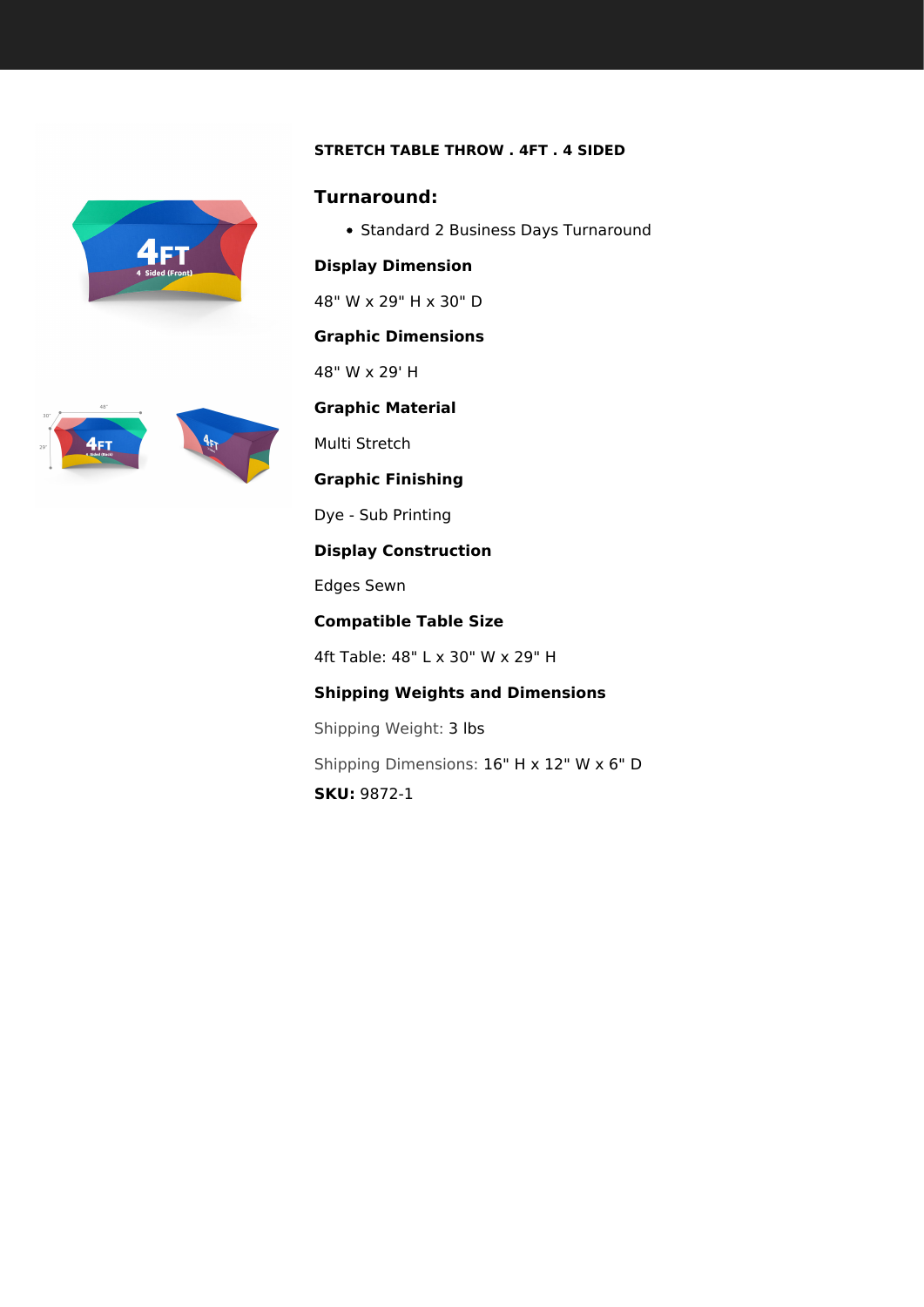#### **STRETCH TABLE THROW . 6FT . 4 SIDED**

<span id="page-3-0"></span>

#### **Turnaround:**

• Standard 2 Business Days Turnaround

#### **Features:**

- **Display Dimension:** 71.5" W x 30.5" H x 28.5" D
- **Graphic Dimensions:** 131.5" W x 90.5" H
- **Graphic Material:** Multi Stretch
- **Graphic Finishing:** Dye Sublimation Printing
- **Display Construction:** Edges Sewn
- **Compatible Table Size:** 72" L x 30" W x 29" H
- **Weight:** 4 lbs
- **Dimensions:** 20" H x 10" W x 6" D



**SKU:** 8460-1

#### **STRETCH TABLE THROW . 8FT . 4 SIDED**

# **Turnaround:**

• Standard 2 Business Days Turnaround

#### **Features:**

- **Display Dimension:** 95" W x 30.5"H x 28.5" D
- **Graphic Dimensions:** 155" W x 90.5" H
- **Graphic Material:** Fabric
- **Graphic Finishing:** Dye Sublimation Printing
- **Display Construction:** Edges Sewn
- **Compatible Table Size:** 8ft Table: 96" L x 30" W x 29" H
- **Weight:** 4 lbs
- **Dimensions:** 20" H x 10"W x 6" D

**SKU:** 1092-1



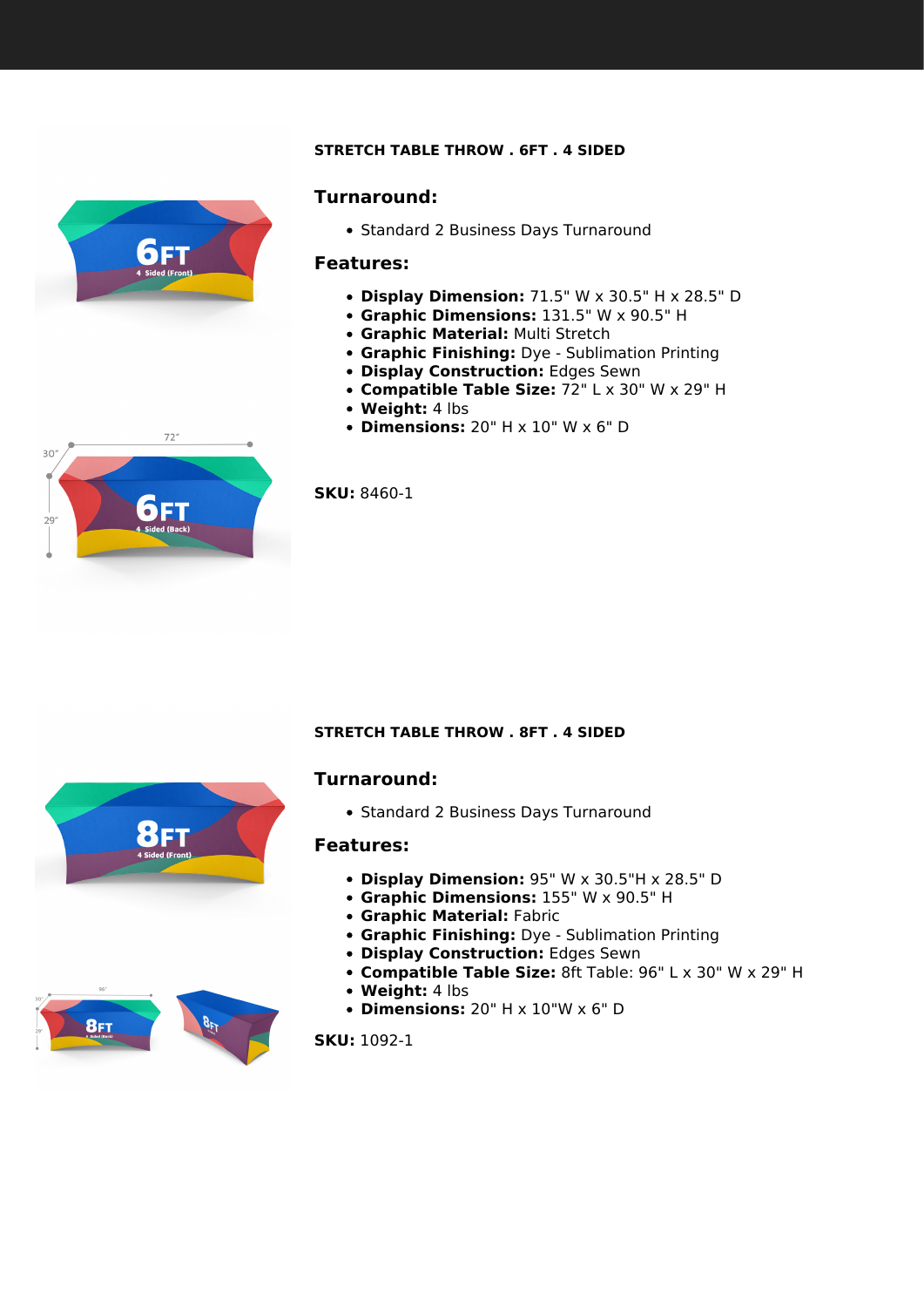## **STRETCH TABLE THROW . 6FT . 3 SIDED**

<span id="page-4-0"></span>

# **Turnaround:**

• Standard 2 Business Days Turnaround

#### **Material:**

High resolution full color digitally printed at 720 x 720 Dye sublimation Scratch resistant Washable

**SKU:** 8460



#### **STRETCH TABLE THROW . 8FT . 3 SIDED**



# **Turnaround:**

• Standard 2 Business Days Turnaround

#### **Material:**

High resolution full color digitally printed at 720 x 720 Dye sublimation Scratch resistant Washable

**SKU:** 1092